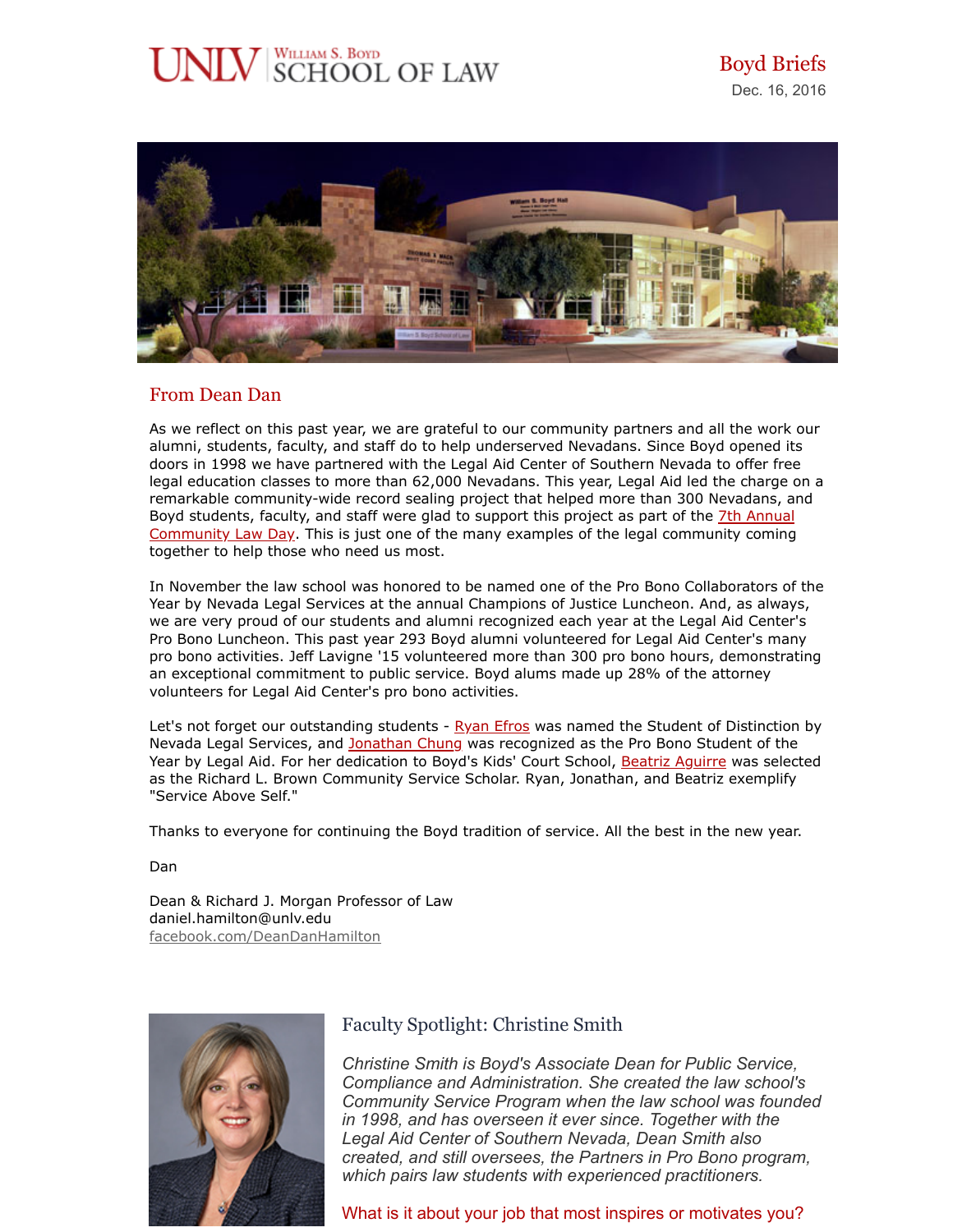The students. They are so amazing and so committed to helping the underserved citizens of Nevada. The opportunity to work with the students in our free legal education and Partners in Pro Bono programs is one of the most rewarding aspects of my career at Boyd. The students blossom from the orientation program to the end-of-semester reflection meeting. They tell me the best part about teaching the free legal education classes is learning an area of law, helping people, developing their oral presentation skills, their analytical skills, their people skills, their listening skills, and their practical legal skills. Watching our students continue their commitment in the Pro Bono Honors program and beyond law school means so much to me.

What new projects have been going on within the Community Service Public Interest Program? This past August we tried something truly innovative for the 7th Annual Community Law Day. With the help of our community partners -- Legal Aid Center of Southern Nevada and Nevada Legal Services -- Barbara Buckley, County Commissioner Lawrence Weekly, law students, faculty, staff, alumni, attorneys from several state agencies, and staff from many state, county and city offices and the Doolittle Community Center came together to change people's lives and eliminate barriers to employment by sealing their criminal records. The collaboration enabled more than 300 Nevadans to get their records sealed in a fairly short period of time compared to the complex, timeconsuming process that people must usually navigate to get their records sealed. Everyone learned a lot by conducting this program and we hope that what we learned will translate to legislative changes to streamline the process. It always surprises me how people in this state come together to make a difference. My time in Nevada has shown there are amazing people here who will work together to make anything possible.

What is the most significant issue you presently face in your public interest work and the next project you'd like to tackle? This past year I was privileged to serve on the Commission to Study the Administration of Guardianships in Nevada's Courts. The Commission members reviewed the processes for creating guardianships and conservatorships, stakeholder accountability, court documentation and tracking, judicial training, and resources available or needed to assist Nevada's courts in administering guardianships. After several months of work, the Commission's final report was filed with the Supreme Court of Nevada in September 2016. As the Commission's recommendations become policy and are implemented, I hope the Boyd School of Law and our community partners will continue to be involved in educating people on the guardianship process and in ensuring protected persons under guardianship are educated on their rights and are treated fairly.

## Alumni Spotlight Alumni Spotlight: Jeffrey Lavigne '15

#### *Head Litigation Attorney, The Law Offices of Kristian Lavigne & Associates, Las Vegas*

Jeff, tell us about what motivated you to contribute more than 300 hours in pro bono service. To be honest, I never set out to hit a certain number of hours; it just sort of happened. I started my career as an associate at a large law firm where I was part of a legal team and did work in a piecemeal fashion -- a motion here, a memo there -- but I never got to manage my own cases. I yearned for more direct experience and when I learned pro bono cases were a great way to do just that, I dove right in. My employer was very supportive of my efforts and even let me count my pro bono hours towards my minimum billable hour requirement. I am very fortunate that my current employer is equally supportive. Also, I know it might sound cliché, but I have so much to be grateful for in this life. My gratitude speaks loudest when I take the time (rather than money) to help those in need.

While in law school did you have a passion to know that public service would become such an important facet of your law practice? I always liked to think I would use my law degree to help people. I cannot say I had a specific plan for pro bono work, but I can say that I intended to be of service in some capacity. That is because I know that if I spent all my time doing things strictly for myself, those things would lose their meaning. However, I know I am not the kind of person who naturally is always thinking of other people. Service work is just something I fell into and I like the way it makes me feel -- so, I keep doing it. Plus, when I am doing something for another person, I do not focus on my own problems.